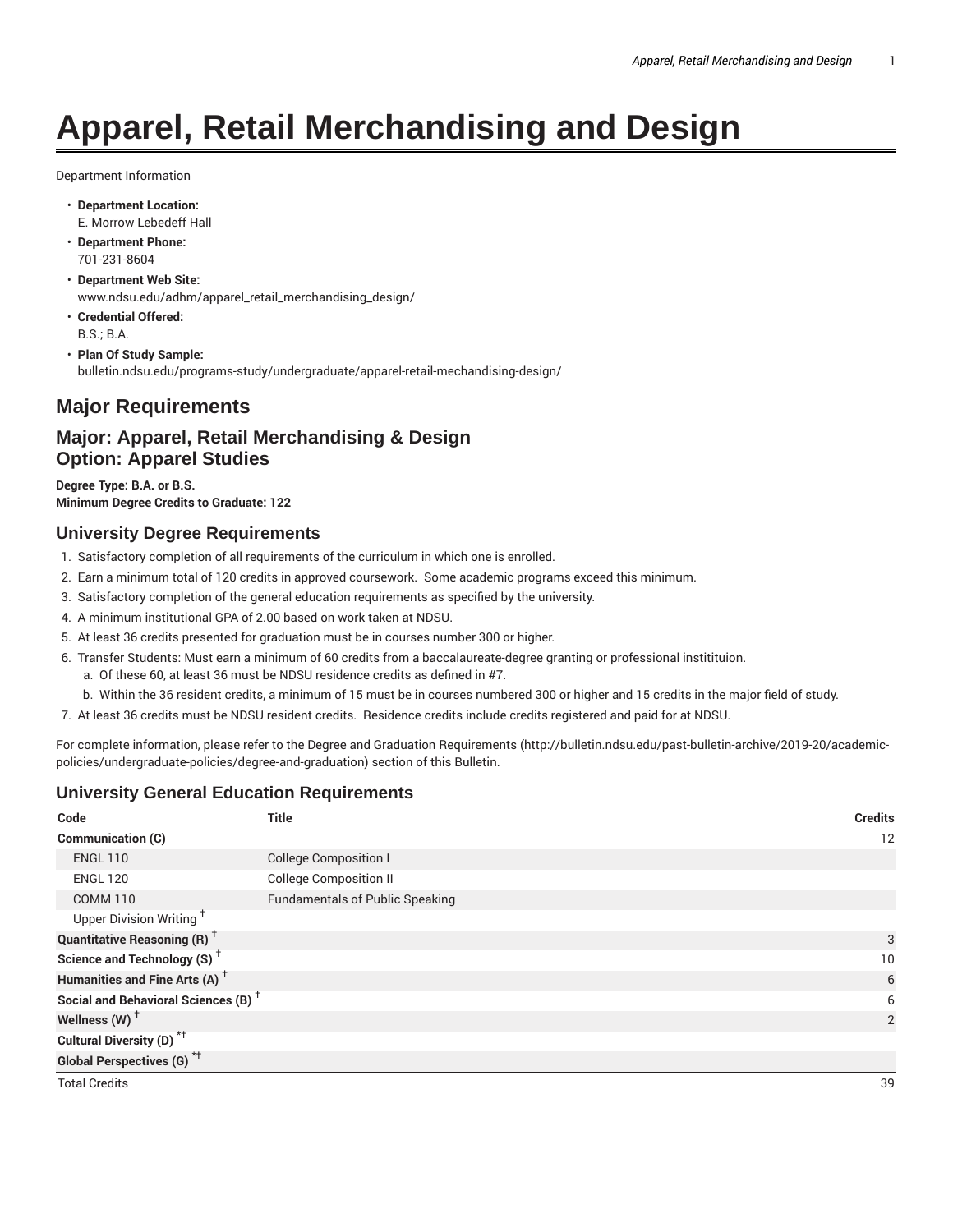- \* May be satisfied by completing courses in another General Education category.
- † General education courses may be used to satisfy requirements for both general education and the major, minor, and program emphases, where applicable. Students should carefully review major requirements to determine if specific courses can also satisfy these general education categories.
- A list of university approved general education courses and administrative policies are available here (http://bulletin.ndsu.edu/past-bulletinarchive/2019-20/academic-policies/undergraduate-policies/general-education/#genedcoursestext).

#### **Apparel Studies Option Major Requirements**

| Code                                               | <b>Title</b>                                                                 | <b>Credits</b>            |
|----------------------------------------------------|------------------------------------------------------------------------------|---------------------------|
| <b>Core Requirements - Apparel Studies Option</b>  |                                                                              |                           |
| <b>ADHM 155</b>                                    | Apparel Construction and Fit                                                 | 3                         |
| or ADHM 370                                        | Sewn-Product Manufacturing and Analysis                                      |                           |
| ADHM 171                                           | <b>Fashion Dynamics</b>                                                      | 3                         |
| ADHM 181                                           | Aesthetics and Visual Analysis of Apparel Products                           | $\ensuremath{\mathsf{3}}$ |
| ADHM 271                                           | Visual Merchandising and Promotion                                           | 3                         |
| <b>ADHM 272</b>                                    | <b>Product Development</b>                                                   | 3                         |
| ADHM 310                                           | History of Fashion                                                           | 3                         |
| ADHM 366                                           | <b>Textiles</b>                                                              | 3                         |
| <b>ADHM 367</b>                                    | <b>Textiles Laboratory</b>                                                   | 1                         |
| ADHM 375                                           | <b>Professional Development</b>                                              | 1                         |
| ADHM 385                                           | <b>Global Fashion Economics</b>                                              | 3                         |
| ADHM 481                                           | Capstone in Apparel, Retail Merchandising and Design                         | 3                         |
| ADHM 486                                           | Dress and Human Behavior                                                     | 3                         |
| ADHM 496                                           |                                                                              | $1 - 15$                  |
| ADHM 489                                           | <b>Study Tour</b>                                                            | $1 - 3$                   |
| <b>CSCI 114</b>                                    | Microcomputer Packages (May satisfy general education category S)            | 3                         |
| or MIS 116                                         | <b>Business Use of Computers</b>                                             |                           |
| <b>ECON 105</b>                                    | Elements of Economics (May satisfy general education category G)             | 3                         |
| <b>ENGL 320</b>                                    | Business and Professional Writing (May satisfy general education category C) | 3                         |
| or ENGL 322                                        | Writing and the Creative Process                                             |                           |
| or ENGL 326                                        | Writing in the Design Professions                                            |                           |
| or ENGL 357                                        | Visual Culture and Language                                                  |                           |
| <b>STAT 330</b>                                    | Introductory Statistics (May satisfy general education category R)           | 3                         |
| <b>Professional Electives</b>                      |                                                                              | 21                        |
| Select 21 credits from the following ADHM courses: |                                                                              |                           |
| ADHM 101                                           | <b>Beginning Apparel Construction</b>                                        |                           |
| ADHM 140                                           | Introduction to the Hospitality Industry                                     |                           |
| ADHM 141                                           | Tourism and Travel Management                                                |                           |
| <b>ADHM 155</b>                                    | Apparel Construction and Fit                                                 |                           |
| ADHM 280                                           | Technology Applications for the Apparel Industry                             |                           |
| ADHM 357                                           | Product Development: Designing Pants                                         |                           |
| ADHM 370                                           | Sewn-Product Manufacturing and Analysis                                      |                           |
| ADHM 371                                           | Fashion Trend Analysis and Forecasting                                       |                           |
| <b>ADHM 372</b>                                    | <b>Global Retailing</b>                                                      |                           |
| ADHM 386                                           | Merchandise Planning and Buying                                              |                           |
| <b>ADHM 401</b>                                    | <b>Convention and Meeting Planning</b>                                       |                           |
| ADHM 410                                           | Dress in World Cultures                                                      |                           |
| <b>ADHM 425</b>                                    | <b>Experiential Retailing</b>                                                |                           |
| <b>ADHM 455</b>                                    | Apparel Design and Assembly                                                  |                           |
| ADHM 470                                           | Retail Financial Management and Control                                      |                           |
| ADHM 496                                           |                                                                              |                           |
| <b>COMM 216</b>                                    | Intercultural Communication                                                  |                           |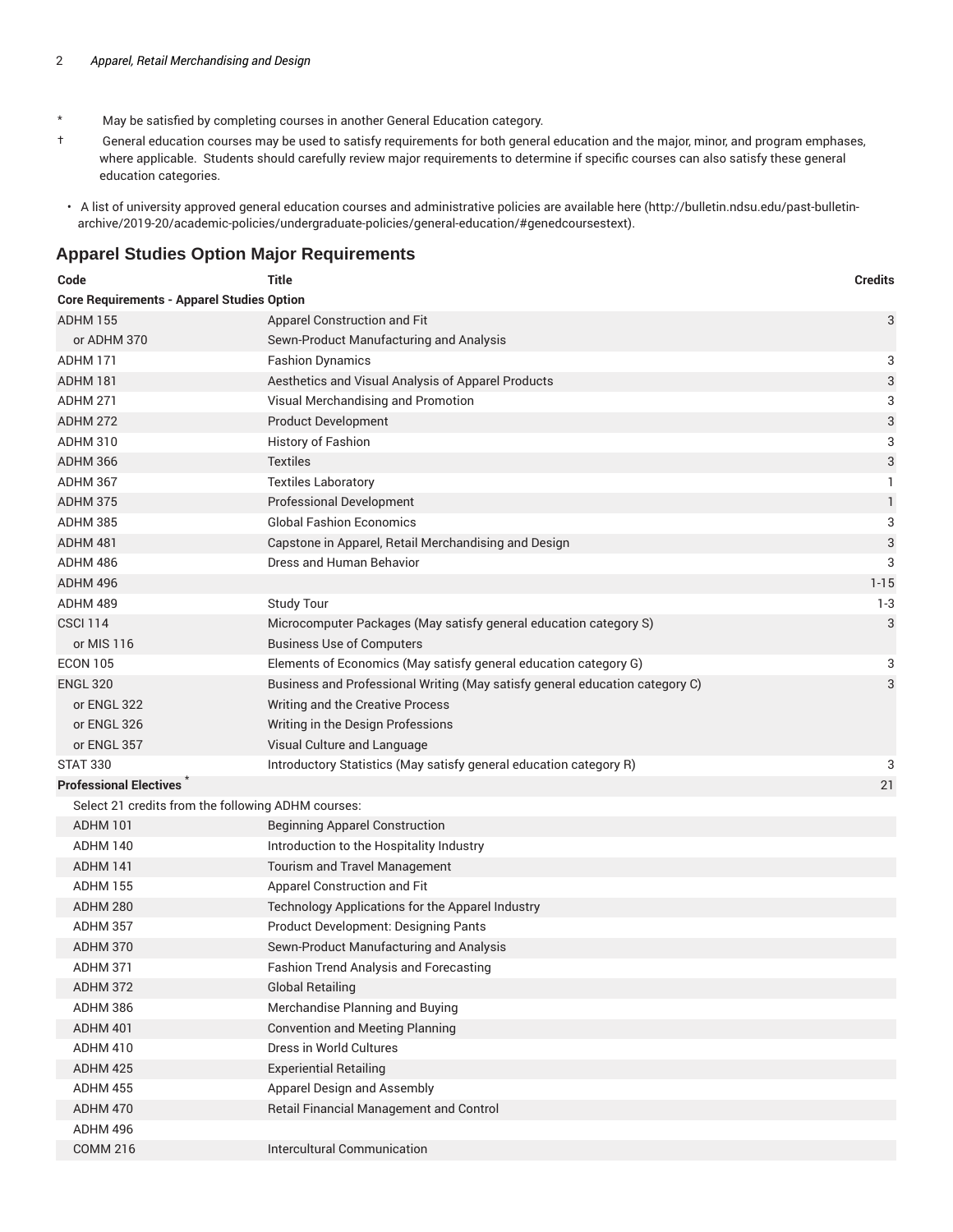| Minor Program of Study Reguired: 16 credit minimum reguired |                                       |  |
|-------------------------------------------------------------|---------------------------------------|--|
| <b>COMM 383</b>                                             | Organizational Communication I        |  |
| COMM 271                                                    | Listening and Nonverbal Communication |  |

Total Credits 83-99

With advisor approval, six of these 21 professional elective credits may be taken from BUSN, MRKT, MGMT, THEA, COMM or ART to meet the student's professional/personal objectives.

#### **Degree Requirements and Notes**

• Transfer courses from other institutions must have grades of 'C' or better to be accepted for the program.

# **Major Requirements**

## **Major: Apparel, Retail Merchandising & Design Option: Retail Merchandising**

**Degree Type: B.A. or B.S. Required Degree Credits to Graduate: 122**

#### **University Degree Requirements**

- 1. Satisfactory completion of all requirements of the curriculum in which one is enrolled.
- 2. Earn a minimum total of 120 credits in approved coursework. Some academic programs exceed this minimum.
- 3. Satisfactory completion of the general education requirements as specified by the university.
- 4. A minimum institutional GPA of 2.00 based on work taken at NDSU.
- 5. At least 36 credits presented for graduation must be in courses number 300 or higher.
- 6. Transfer Students: Must earn a minimum of 60 credits from a baccalaureate-degree granting or professional institituion.
	- a. Of these 60, at least 36 must be NDSU residence credits as defined in #7.
	- b. Within the 36 resident credits, a minimum of 15 must be in courses numbered 300 or higher and 15 credits in the major field of study.

7. At least 36 credits must be NDSU resident credits. Residence credits include credits registered and paid for at NDSU.

For complete information, please refer to the Degree and Graduation Requirements (http://bulletin.ndsu.edu/past-bulletin-archive/2019-20/academicpolicies/undergraduate-policies/degree-and-graduation) section of this Bulletin.

#### **University General Education Requirements**

| Code                                            | <b>Title</b>                           | <b>Credits</b> |
|-------------------------------------------------|----------------------------------------|----------------|
| Communication (C)                               |                                        | 12             |
| <b>ENGL 110</b>                                 | <b>College Composition I</b>           |                |
| <b>ENGL 120</b>                                 | <b>College Composition II</b>          |                |
| <b>COMM 110</b>                                 | <b>Fundamentals of Public Speaking</b> |                |
| Upper Division Writing <sup>†</sup>             |                                        |                |
| <b>Quantitative Reasoning (R)</b> <sup>†</sup>  |                                        | 3              |
| Science and Technology (S) <sup>+</sup>         |                                        | 10             |
| Humanities and Fine Arts (A) <sup>+</sup>       |                                        | 6              |
| Social and Behavioral Sciences (B) <sup>+</sup> |                                        | 6              |
| Wellness $(W)$ <sup>+</sup>                     |                                        | 2              |
| Cultural Diversity (D) <sup>*†</sup>            |                                        |                |
| Global Perspectives (G) <sup>*†</sup>           |                                        |                |

Total Credits 39

May be satisfied by completing courses in another General Education category.

† General education courses may be used to satisfy requirements for both general education and the major, minor, and program emphases, where applicable. Students should carefully review major requirements to determine if specific courses can also satisfy these general education categories.

• A list of university approved general education courses and administrative policies are available here (http://bulletin.ndsu.edu/past-bulletinarchive/2019-20/academic-policies/undergraduate-policies/general-education/#genedcoursestext).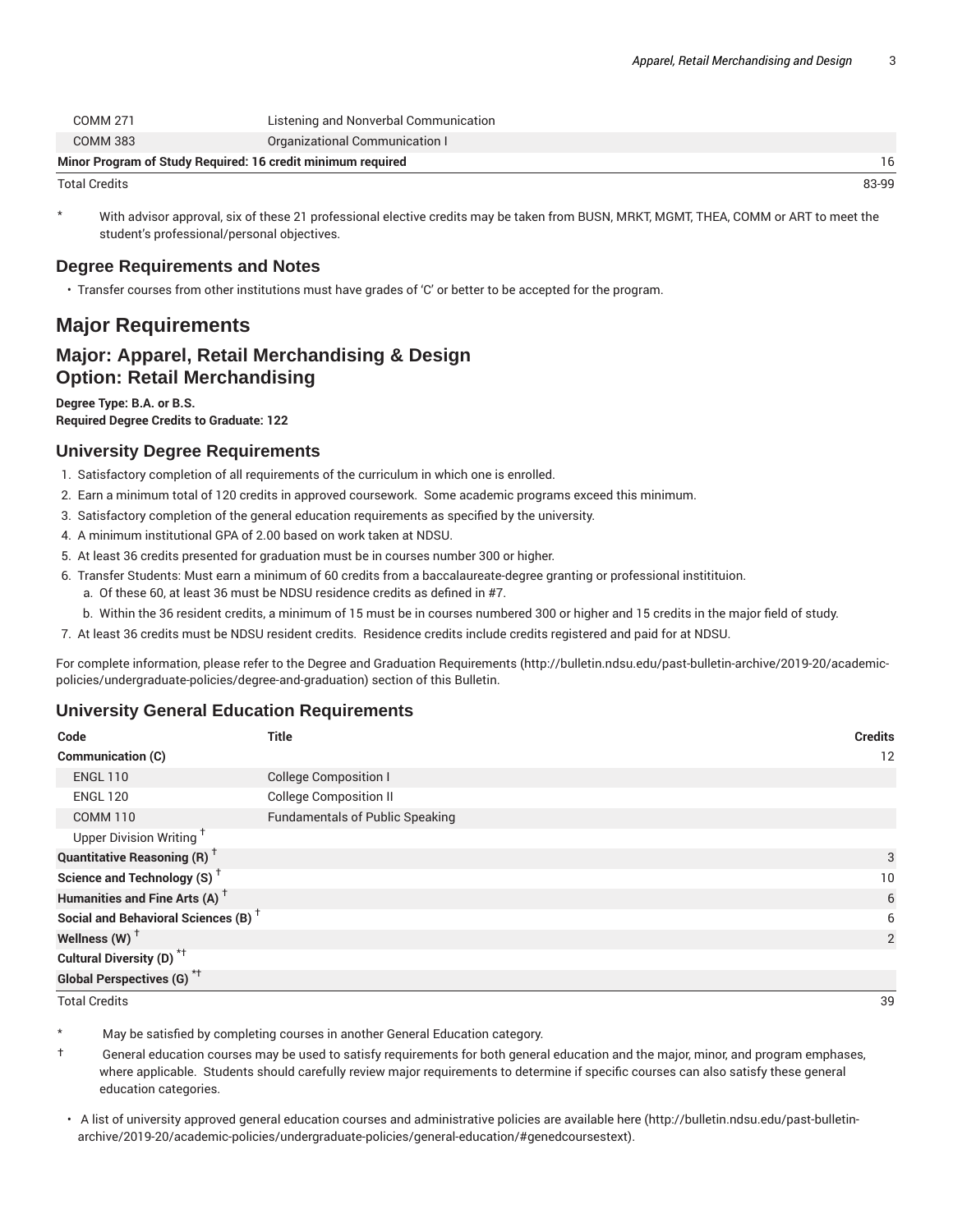# **Retail Merchandising Option Major Requirements**

| Code                                                 | <b>Title</b>                                                                                                                                                                                                                                                                  | <b>Credits</b> |
|------------------------------------------------------|-------------------------------------------------------------------------------------------------------------------------------------------------------------------------------------------------------------------------------------------------------------------------------|----------------|
| <b>Core Requirements Retail Merchandising Option</b> |                                                                                                                                                                                                                                                                               |                |
| ADHM 171                                             | <b>Fashion Dynamics</b>                                                                                                                                                                                                                                                       | 3              |
| ADHM 271                                             | Visual Merchandising and Promotion                                                                                                                                                                                                                                            | 3              |
| <b>ADHM 272</b>                                      | <b>Product Development</b>                                                                                                                                                                                                                                                    | 3              |
| ADHM 366                                             | <b>Textiles</b>                                                                                                                                                                                                                                                               | 3              |
| ADHM 367                                             | <b>Textiles Laboratory</b>                                                                                                                                                                                                                                                    | $\mathbf{1}$   |
| <b>ADHM 372</b>                                      | <b>Global Retailing</b>                                                                                                                                                                                                                                                       | 3              |
| <b>ADHM 375</b>                                      | <b>Professional Development</b>                                                                                                                                                                                                                                               | 1              |
| ADHM 386                                             | Merchandise Planning and Buying                                                                                                                                                                                                                                               | 3              |
| ADHM 470                                             | Retail Financial Management and Control                                                                                                                                                                                                                                       | 3              |
| ADHM 481                                             | Capstone in Apparel, Retail Merchandising and Design                                                                                                                                                                                                                          | 3              |
| ADHM 489                                             | <b>Study Tour</b>                                                                                                                                                                                                                                                             | $1 - 3$        |
| ADHM 496                                             |                                                                                                                                                                                                                                                                               | $3-6$          |
| <b>CSCI 114</b>                                      | Microcomputer Packages (May satisfy general education category S)                                                                                                                                                                                                             | 3              |
| or MIS 116                                           | <b>Business Use of Computers</b>                                                                                                                                                                                                                                              |                |
| <b>ENGL 320</b>                                      | Business and Professional Writing (May satisfy general education category C)                                                                                                                                                                                                  | 3              |
| or ENGL 322                                          | Writing and the Creative Process                                                                                                                                                                                                                                              |                |
| or ENGL 326                                          | Writing in the Design Professions                                                                                                                                                                                                                                             |                |
| or ENGL 357                                          | Visual Culture and Language                                                                                                                                                                                                                                                   |                |
| <b>PSYC 111</b>                                      | Introduction to Psychology (May satisfy general education category B and G)                                                                                                                                                                                                   | 3              |
| <b>STAT 330</b>                                      | Introductory Statistics (May satisfy general education category R)                                                                                                                                                                                                            | 3              |
| Select one of the following:                         |                                                                                                                                                                                                                                                                               | 3              |
| <b>COMM 216</b>                                      | Intercultural Communication                                                                                                                                                                                                                                                   |                |
| <b>COMM 271</b>                                      | Listening and Nonverbal Communication                                                                                                                                                                                                                                         |                |
| <b>COMM 383</b>                                      | Organizational Communication I                                                                                                                                                                                                                                                |                |
|                                                      | Business Minor requires an application to the College of Business and a minimum 2.5 GPA in courses used for the minor.                                                                                                                                                        | 24             |
| ACCT 102                                             | <b>Fundamentals of Accounting</b>                                                                                                                                                                                                                                             |                |
| <b>ECON 105</b>                                      | Elements of Economics (May satisfy general education category B and G)                                                                                                                                                                                                        |                |
| <b>MGMT 320</b>                                      | <b>Foundations of Management</b>                                                                                                                                                                                                                                              |                |
| <b>MRKT 320</b>                                      | <b>Foundations of Marketing</b>                                                                                                                                                                                                                                               |                |
| <b>MRKT 362</b>                                      | <b>Foundations of Retailing</b>                                                                                                                                                                                                                                               |                |
| <b>MRKT 410</b>                                      | <b>Consumer Behavior</b>                                                                                                                                                                                                                                                      |                |
|                                                      | College of Business 300-400 level courses as approved by ADHM Department to total 24 credits.                                                                                                                                                                                 |                |
|                                                      | (ADHM 372/MRKT 372 and COMM/BUSN 383 may be used as an elective for Business Minor.)                                                                                                                                                                                          |                |
| <b>Retail Merchandising Focus Area:</b>              |                                                                                                                                                                                                                                                                               | 18-19          |
| <b>Interior Merchandising</b>                        | As part of the Retail Merchandising option, students select a focus area. Focus Area One: Textile Product Merchandising or Focus Area Two:                                                                                                                                    |                |
|                                                      | Focus Area One - Core Requirements - Textile Product Merchandising Focus (18 credits)                                                                                                                                                                                         |                |
| ADHM 181                                             | Aesthetics and Visual Analysis of Apparel Products                                                                                                                                                                                                                            |                |
| ADHM 370                                             | Sewn-Product Manufacturing and Analysis                                                                                                                                                                                                                                       |                |
| ADHM 385                                             | <b>Global Fashion Economics</b>                                                                                                                                                                                                                                               |                |
| ADHM 486                                             | Dress and Human Behavior                                                                                                                                                                                                                                                      |                |
|                                                      | Focus Area One Professional Elective Credit - 6 credits of professional electives courses are needed to reach the minimum degree total of<br>122 credits. Courses can be chosen with advisor approval from the list below or from ADHM, BUSN, MRKT, MGMT, THEA, COMM, or ART. |                |
| ADHM 280                                             | Technology Applications for the Apparel Industry                                                                                                                                                                                                                              |                |
| ADHM 310                                             | History of Fashion (May satisfy general education category A)                                                                                                                                                                                                                 |                |
| ADHM 371                                             | <b>Fashion Trend Analysis and Forecasting</b>                                                                                                                                                                                                                                 |                |
| ADHM 410                                             | Dress in World Cultures                                                                                                                                                                                                                                                       |                |
| ADHM 425                                             | <b>Experiential Retailing</b>                                                                                                                                                                                                                                                 |                |
|                                                      | Focus Area Two - Core Requirements - Interior Merchandising Focus (19 credits)                                                                                                                                                                                                |                |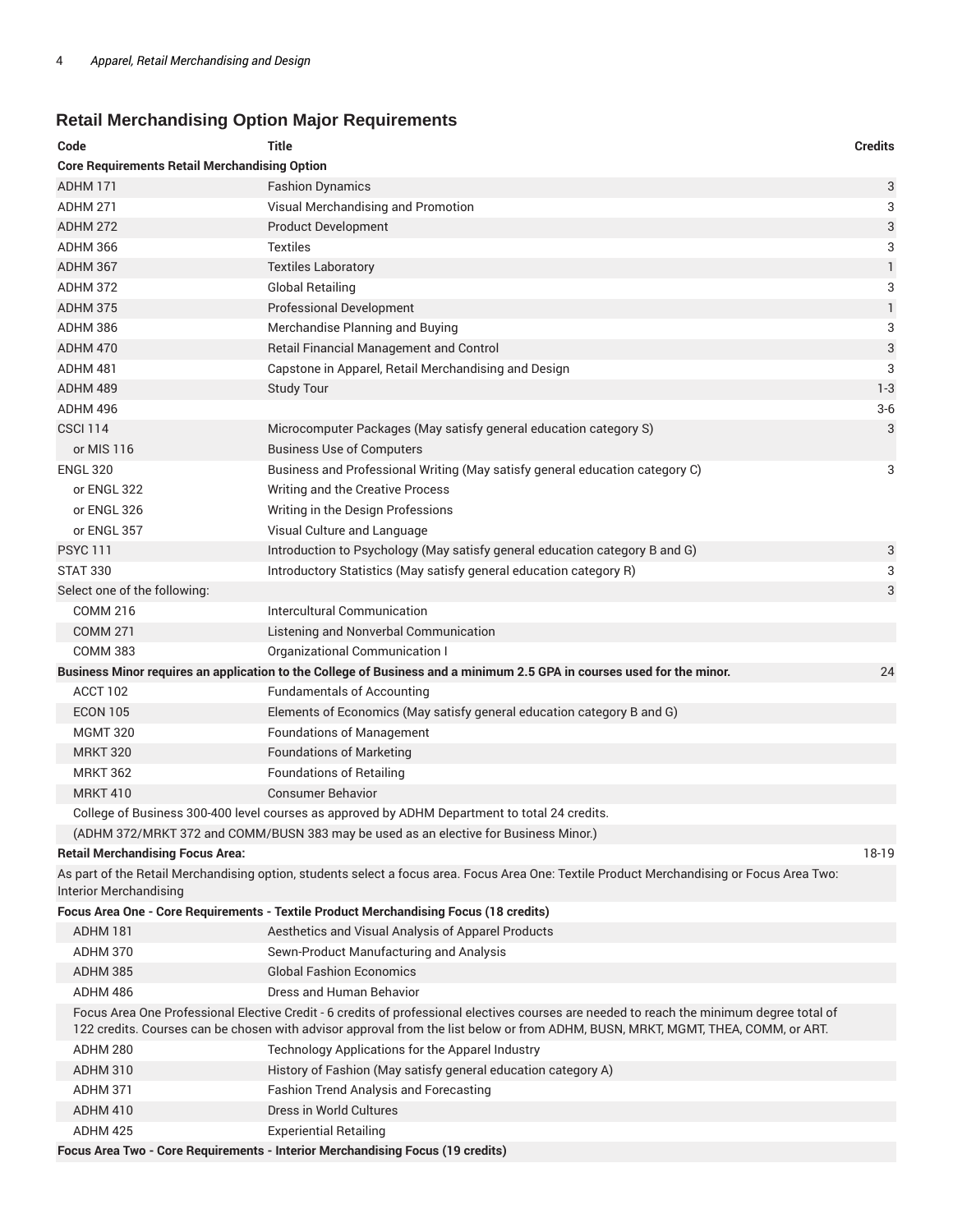| ADHM 151        | Design Fundamentals                                               |
|-----------------|-------------------------------------------------------------------|
| ADHM 161        | Introduction to Manual Drafting                                   |
| ADHM 251        | Interior Design Studio I-Residential                              |
| ADHM 261        | <b>Visual Communications</b>                                      |
| ADHM 264        | <b>Residential Systems</b>                                        |
| <b>ADHM 315</b> | History of Interiors I (May satisfy general education category A) |
| or ADHM 316     | History of Interiors II                                           |
| ADHM 368        | <b>Interior Materials</b>                                         |

Total Credits 87-93

#### **Degree Requirements and Notes**

• Transfer courses from other institutions must have grades of 'C' or better to be accepted for the program.

# **Minor Requirements**

## **Minor: Apparel, Retail Merchandising & Design Options: Apparel Studies and Retail Management**

**Required Credits: 18-19**

#### **Apparel Studies (Standard) Option**

A total of 12 upper-division (300/400 level) courses must be taken

| Code                                     | <b>Title</b>                                       | <b>Credits</b> |
|------------------------------------------|----------------------------------------------------|----------------|
| <b>Required Courses</b>                  |                                                    |                |
| <b>ADHM 171</b>                          | <b>Fashion Dynamics</b>                            | 3              |
| <b>ADHM 366</b>                          | <b>Textiles</b>                                    | 3              |
| ADHM 367                                 | <b>Textiles Laboratory</b>                         | $\mathbf{1}$   |
| <b>ADHM 155</b>                          | Apparel Construction and Fit                       | 3              |
| or ADHM 370                              | Sewn-Product Manufacturing and Analysis            |                |
| Electives: 9 credits from the following: |                                                    | 9              |
| <b>ADHM 101</b>                          | <b>Beginning Apparel Construction</b>              |                |
| <b>ADHM 155</b>                          | Apparel Construction and Fit                       |                |
| <b>ADHM 181</b>                          | Aesthetics and Visual Analysis of Apparel Products |                |
| <b>ADHM 271</b>                          | Visual Merchandising and Promotion                 |                |
| <b>ADHM 272</b>                          | <b>Product Development</b>                         |                |
| <b>ADHM 280</b>                          | Technology Applications for the Apparel Industry   |                |
| <b>ADHM 310</b>                          | <b>History of Fashion</b>                          |                |
| ADHM 370                                 | Sewn-Product Manufacturing and Analysis            |                |
| <b>ADHM 371</b>                          | Fashion Trend Analysis and Forecasting             |                |
| ADHM 372                                 | <b>Global Retailing</b>                            |                |
| <b>ADHM 385</b>                          | <b>Global Fashion Economics</b>                    |                |
| ADHM 386                                 | Merchandise Planning and Buying                    |                |
| ADHM 410                                 | Dress in World Cultures                            |                |
| ADHM 425                                 | <b>Experiential Retailing</b>                      |                |
| <b>ADHM 455</b>                          | Apparel Design and Assembly                        |                |
| <b>ADHM 470</b>                          | <b>Retail Financial Management and Control</b>     |                |
| ADHM 486                                 | Dress and Human Behavior                           |                |
| ADHM 489                                 | <b>Study Tour</b>                                  |                |
| <b>Total Credits</b>                     |                                                    | 19             |

#### **Retail Management Option**

| Code                    | <b>Title</b>            | <b>Credits</b> |
|-------------------------|-------------------------|----------------|
| <b>Required Courses</b> |                         |                |
| ADHM 171                | <b>Fashion Dynamics</b> | $\circ$        |